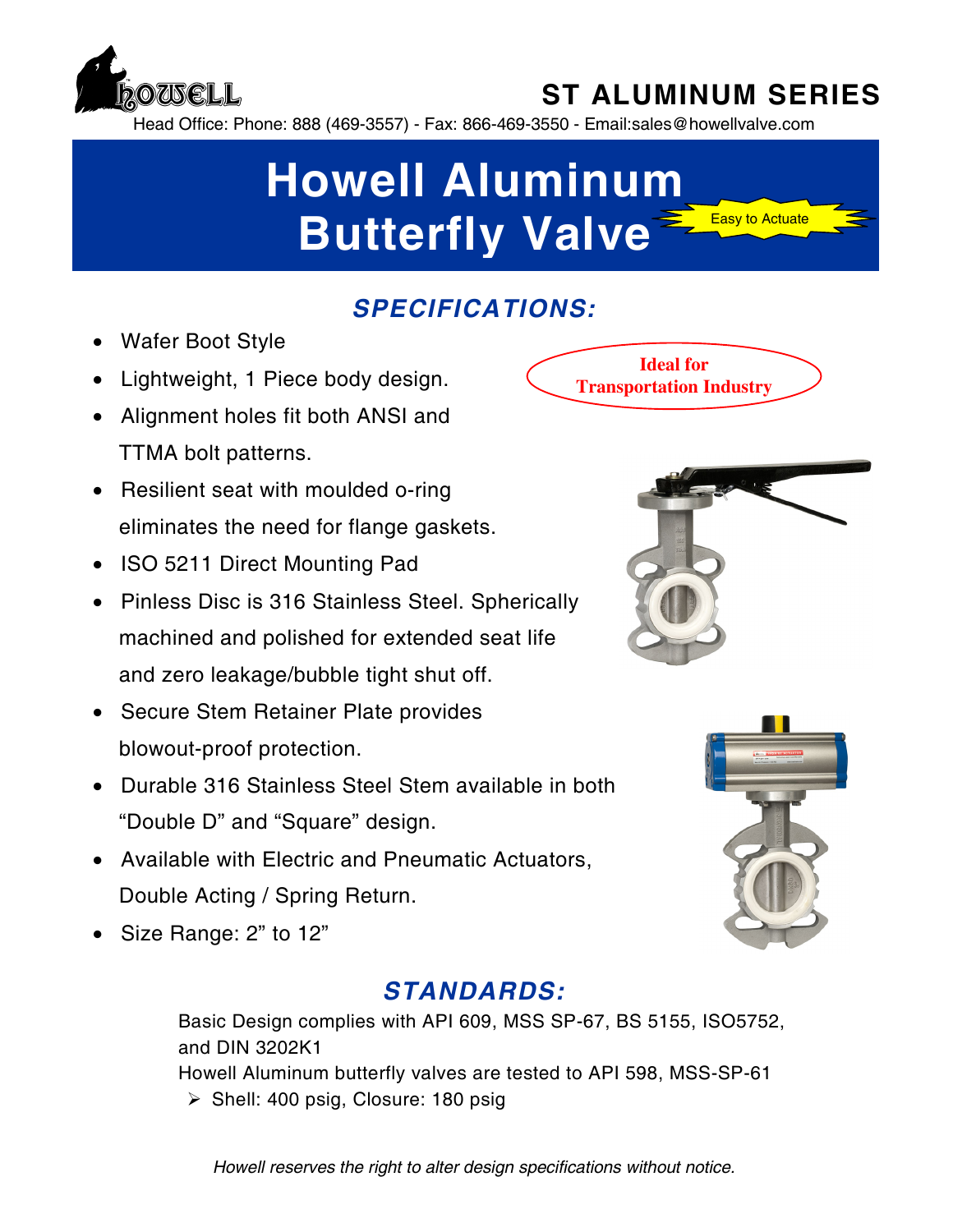

### **ST ALUMINUM SERIES**



#### **MATERIALS LIST:**

| Item           | Description                  | Material                     | Code No. | Standard              | Remarks                                                            |
|----------------|------------------------------|------------------------------|----------|-----------------------|--------------------------------------------------------------------|
|                | <b>Retaining Plate Screw</b> | Carbon Steel                 |          | <b>ASTM A283D-A36</b> | Galvanized                                                         |
| $\overline{2}$ | <b>Retaining Plate</b>       | <b>Carbon Steel</b>          |          | <b>ASTM A283D-A36</b> | Galvanized                                                         |
| 3              | O-Ring Package               | Same As Seat Material        |          |                       |                                                                    |
| 4              | <b>Body</b>                  | Aluminium                    | AL.      | <b>ASTM A319</b>      |                                                                    |
|                |                              |                              |          |                       | <b>Working Temperature</b>                                         |
|                |                              | EPDM - Black / White         |          | <b>ASTM D2000</b>     | -30°~110°C / -20°~230°F                                            |
| 5              | Seat                         | Buna-N (NBR) - Black / White |          | <b>ASTM D2000</b>     | $-20^{\circ}$ ~90 $^{\circ}$ C / -5 $^{\circ}$ ~195 $^{\circ}$ F   |
|                |                              | Viton                        |          | <b>ASTM D2000</b>     | $-10^{\circ}$ ~160 $^{\circ}$ C / 15 $^{\circ}$ ~320 $^{\circ}$ F  |
|                |                              | <b>High Temperature EPDM</b> |          | <b>ASTM D2000</b>     | $-30^{\circ}$ ~130 $^{\circ}$ C / -20 $^{\circ}$ ~265 $^{\circ}$ F |
| 6              | <b>Disc</b>                  | <b>Stainless Steel</b>       | CF8M     | ASTM A351             |                                                                    |
| 7              | Upper Stem                   |                              | 410 SS   | ASTM A276             |                                                                    |
|                |                              | <b>Stainless Steel</b>       | 316 SS   | ASTM A276             |                                                                    |
| 8              | Lower Stem                   |                              | 304 SS   | ASTM A276             |                                                                    |
| 9              | Plug                         | <b>Carbon Steel</b>          |          | <b>ASTM A283D-A36</b> |                                                                    |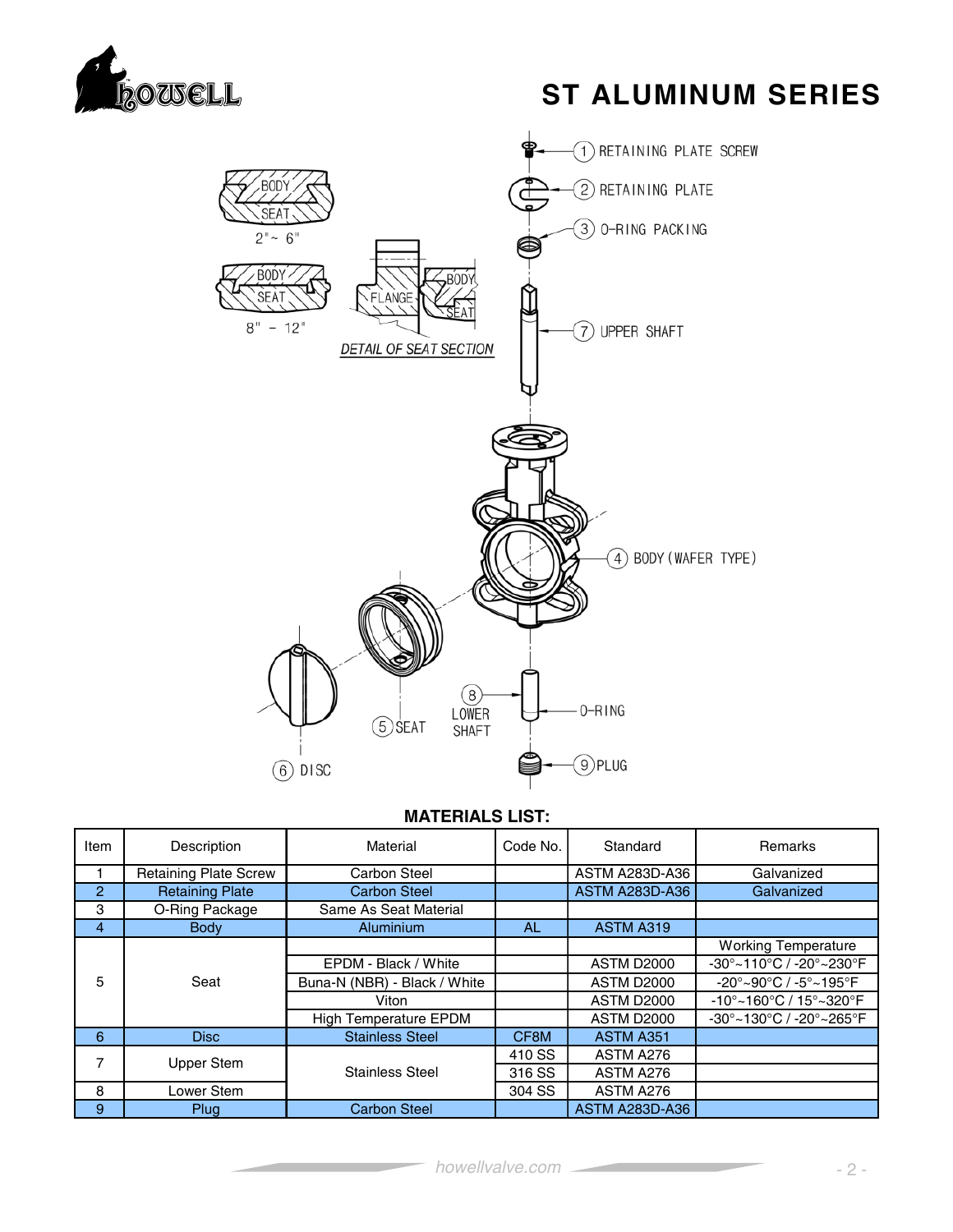

### **SIZE 2" to 6"**



#### **DIMENSIONS:**

|          |          |                                            |          |     |     |                 |                                 | <b>Outline Dimensions</b> |                 |    |     |     |     |    |      | Neck      |      |    |
|----------|----------|--------------------------------------------|----------|-----|-----|-----------------|---------------------------------|---------------------------|-----------------|----|-----|-----|-----|----|------|-----------|------|----|
| Size     |          | H1<br>H <sub>2</sub><br>ØΕ<br>B<br>ØD<br>A |          |     |     |                 |                                 |                           |                 |    |     |     |     |    |      |           |      |    |
| IN       | IN       | ΜМ<br><b>MM</b><br>IN<br>МM<br>IN          |          |     |     |                 |                                 | МM                        | IN              | ΜМ | IN  | ΜМ  | IN  | ΜМ | ΙN   | <b>MM</b> | IN   | ΜМ |
| $\Omega$ | 3.0      | 75                                         | 5.2      | 133 | 2.0 | 52              | $\overline{\phantom{0}}$<br>3.7 | 94                        | 0.2             | b  | .9' | 49  | .   | 43 | 45   | 38        | - 67 | 40 |
| 3"       | 3.3      | 84                                         | 5.7<br>⇁ | 45  | 3.1 | 80              | 4.8                             | 123                       | 0.7             |    | 3.0 |     | .8  | 46 | . .ხ | 38        | . .6 | 40 |
| 4"       | ⇁<br>3.7 | 95                                         | 6.6      | 167 | 3.9 | 100             | 5.8                             | 147                       | 0.9             | 24 | 3.8 | 97  | 2.0 | 52 | 45   | 38        | l.6  | 40 |
| 5"       | 4.3      | 10                                         | 7.5      | 191 | 4.9 | 25              | 6.8                             | 73                        | $\cdot$         | 35 | 4.8 | 122 | 2.2 | 56 | .8   | 45        | .    | 42 |
| 6"       | 5.6      | <b>43</b>                                  | o<br>o.  | 207 | 5.9 | 15 <sup>1</sup> | 8.0                             | 202                       | $\overline{.9}$ |    | 5.8 | 48  | 2.2 | 56 | .o   | 45        | .    | 42 |

|      |          |    |     |    |     |           |     |    |     | Top Flange & Stem |     |    |            |     |    |                  |
|------|----------|----|-----|----|-----|-----------|-----|----|-----|-------------------|-----|----|------------|-----|----|------------------|
| Size |          |    |     | D  |     | ØF        |     | ØC |     | Ød                |     | דר | $N - #$ of |     | ØΗ | ISO5211          |
| IN   | IN       | МM | IN  | MМ | IN  | <b>MM</b> | IN  | МM | IN  | ΜМ                | IN  | ΜМ | Holes      | IN  | MМ | ίF               |
| 2"   | 0.6      | 15 | 0.6 | 14 | 3.5 | 90        | 2.8 | 70 | 0.6 | 14                | 0.4 | н  | 4          | 0.4 | 9  | F07              |
| З"   | 0.6      | 15 | 0.6 | 14 | 3.5 | 90        | 2.8 | 70 | 0.6 | 4                 | 0.4 | 11 |            | 0.4 | 9  | F <sub>0</sub> 7 |
| 4"   | 0.7      | 18 | 0.6 | 16 | 3.5 | 90        | 2.8 | 70 | 0.6 | 16                | 0.6 | 14 |            | 0.4 | 9  | F <sub>0</sub> 7 |
| 5"   | 0.7      | 18 | 0.6 | 16 | 3.5 | 90        | 2.8 | 70 | 0.7 | 8                 | 0.6 | 14 |            | 0.4 | 9  | F <sub>0</sub> 7 |
| 6"   | -<br>0.7 | 18 | 0.6 | 16 | 3.5 | 90        | 2.8 | 70 | 0.7 | 18                | 0.6 | 14 | 4          | 0.4 | 9  | F <sub>0</sub> 7 |

|      | --------- |                       |   |      |    |        |     |                 |      |    |      |           |              |      |           |
|------|-----------|-----------------------|---|------|----|--------|-----|-----------------|------|----|------|-----------|--------------|------|-----------|
|      |           | <b>T.T.M.A 1</b><br>c |   |      |    |        |     | <b>T.T.M.A2</b> |      |    |      |           | ANSI 150 LBS |      |           |
| Size |           |                       | n |      |    | с<br>n |     |                 |      |    | с    | n         |              |      |           |
| IN   | IN        | MМ                    |   | IN   | MМ | IN     | MМ  |                 | IN   | MМ | IN   | <b>MM</b> |              | IN   | <b>MM</b> |
| 2"   | 4.25      | 108                   | 4 | 0.44 | 11 | 3.75   | 95  | 6               | 0.44 | 11 | 4.75 | 121       | 4            | 0.75 | 19        |
| 3"   | 4.87      | 124                   | 6 | 0.44 | 11 | 4.87   | 124 | 8               | 0.44 | 11 | 6.00 | 152       |              | 0.75 | 19        |
| 4"   | 7.00      | 178                   | 6 | 0.56 | 14 | 5.87   | 149 | 8               | 0.44 | 11 | 7.50 | 191       | 8            | 0.75 | 19        |
| 5"   | 7.87      | 200                   | 6 | 0.56 | 14 |        |     |                 |      |    | 8.50 | 216       | 8            | 0.87 | 22        |
| 6"   | 9.00      | 229                   | 8 | 0.56 | 14 |        |     |                 |      |    | 9.50 | 241       | 8            | 0.87 | 22        |

#### **DRILLING:**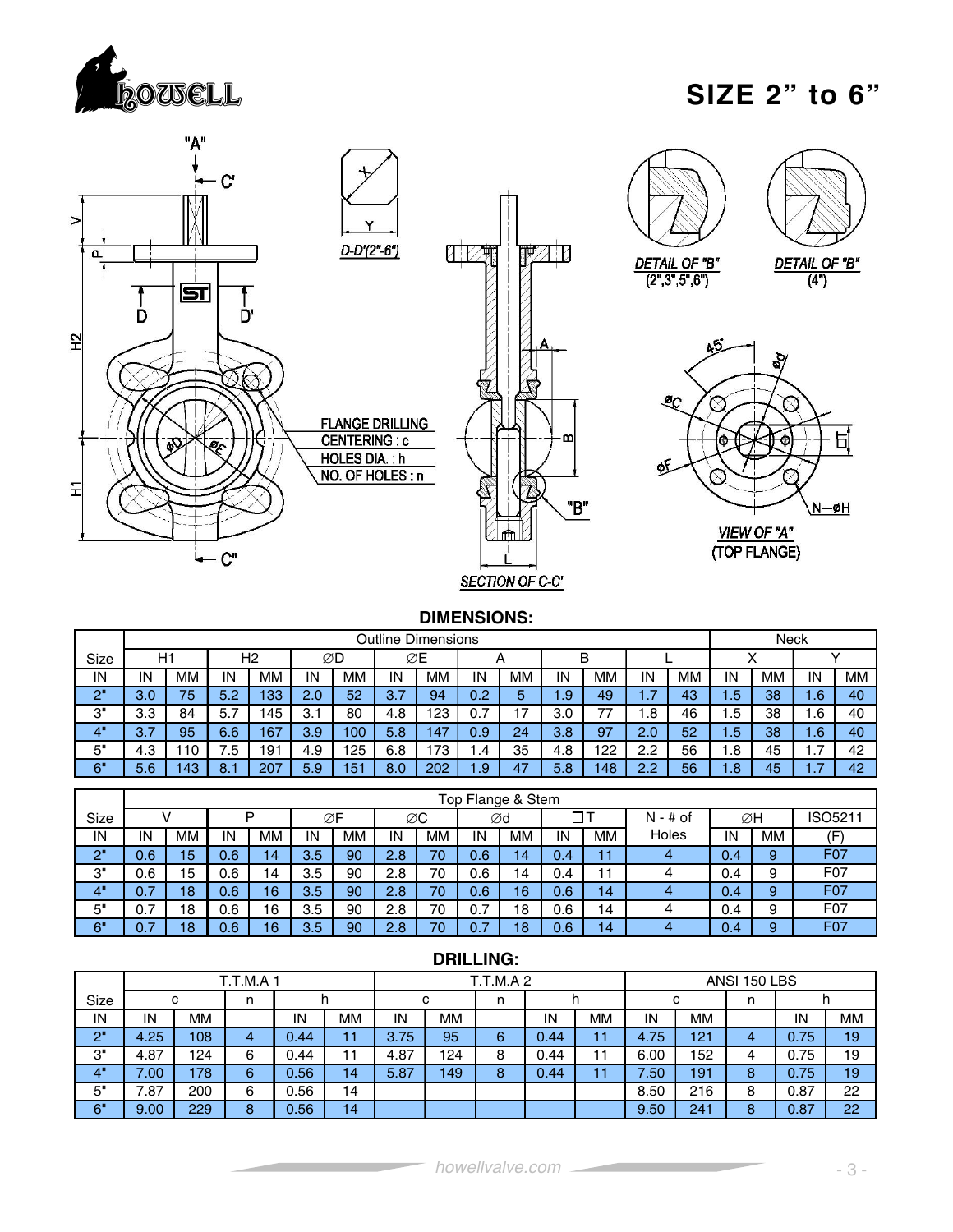

### **SIZE 8" to 12"**



#### **DIMENSIONS:**

|      |                                                                                                                |                                |             |     |     |     |      | <b>Outline Dimensions</b> |         |    |     |     |                    |    |          | Neck |                    |    |
|------|----------------------------------------------------------------------------------------------------------------|--------------------------------|-------------|-----|-----|-----|------|---------------------------|---------|----|-----|-----|--------------------|----|----------|------|--------------------|----|
| Size |                                                                                                                | H1<br>Н2<br>ØΕ<br>в<br>∅D<br>Α |             |     |     |     |      |                           |         |    |     |     |                    |    |          |      |                    |    |
| IN   | IN                                                                                                             | MМ                             | IN          | MM  | IN  | MM  | IN   | МM                        | IN      | ΜМ | IN  | МM  | IN                 | MМ | IN       | MМ   | IN                 | MM |
| 8"   | 6.6                                                                                                            | 168                            | 9.4         | 240 | . . | 197 | 9.9  | 251                       | 27<br>. | 68 | 6.' | 194 | 2.4                | 60 | تتعا     | 48   | . .                | 45 |
| 10"  | 8.0                                                                                                            | 203                            | ∣ 1<br>. .3 | 286 | 9.7 | 247 | 12.5 | 318                       | 3.5     | 90 | 9.6 | 244 | $\sim$ $\sim$      | 68 | $\leq 4$ | 62   | $\cap$<br><u>.</u> | 57 |
| 12"  | 296<br>362<br>293<br>242<br>212<br>9.5<br>4.3<br>09 ا<br>12<br>.6 <sub>5</sub><br>14.3<br>45<br>-4<br><u>.</u> |                                |             |     |     |     |      |                           |         | 70 | . . | 62  | $\sim$<br><u>.</u> | 57 |          |      |                    |    |

|      |     |           |                                 |     |     |           |     |           |     | Top Flange & Stem |     |         |            |     |           |                  |
|------|-----|-----------|---------------------------------|-----|-----|-----------|-----|-----------|-----|-------------------|-----|---------|------------|-----|-----------|------------------|
| Size |     |           |                                 | P   |     | ØF        |     | ØС        |     | ∅d                |     | ΠΤ      | $N - #$ of |     | ∅H        | ISO5211          |
| IN   | IN  | <b>MM</b> | IN                              | MM  | IN  | <b>MM</b> | IN  | <b>MM</b> | IN  | МM                | IN  | МM      | Holes      | IN  | <b>MM</b> |                  |
| 8"   | 0.8 | 21        | $\overline{\phantom{a}}$<br>0.7 | כ ו | 3.5 | 90        | 2.8 | 70        | 0.9 | 22                | 0.7 | $4 - 7$ | 4.0        | 0.4 | 9         | F <sub>0</sub> 7 |
| 10"  | 0.8 | 21        | 0.8                             | 20  | 4.9 | 125       | 4.0 | 102       | .0  | 25                | 0.9 | 22      | 4.0        | 0.4 |           | F <sub>10</sub>  |
| 12"  | 0.9 | 24        | 0.8                             | 20  | 4.9 | 125       | 4.0 | 102       |     | 28                | 0.9 | 22      | 4.0        | 0.4 |           | F <sub>10</sub>  |

|      |       |                                                      |         |      | <b>DRILLING:</b> |       |     |              |      |    |  |  |
|------|-------|------------------------------------------------------|---------|------|------------------|-------|-----|--------------|------|----|--|--|
|      |       |                                                      | T.T.M.A |      |                  |       |     | ANSI 150 LBS |      |    |  |  |
| Size |       | с<br>с<br>n<br>n<br>n<br>n                           |         |      |                  |       |     |              |      |    |  |  |
| IN   | ΙN    | <b>MM</b><br><b>MM</b><br>MМ<br>MМ<br>IN<br>IN<br>IN |         |      |                  |       |     |              |      |    |  |  |
| 8"   | 11.63 | 295                                                  | 8       | 0.69 | 18               | 11.75 | 299 | 8            | 0.87 | 22 |  |  |
| 10"  | 13.75 | 349                                                  | 8       | 0.69 | 18               | 14.25 | 362 | 12           | 1.00 | 25 |  |  |
| 12"  | 16.75 | 426                                                  | 12      | 0.69 | 18               | 17.00 | 432 | 12           | 1.00 | 25 |  |  |

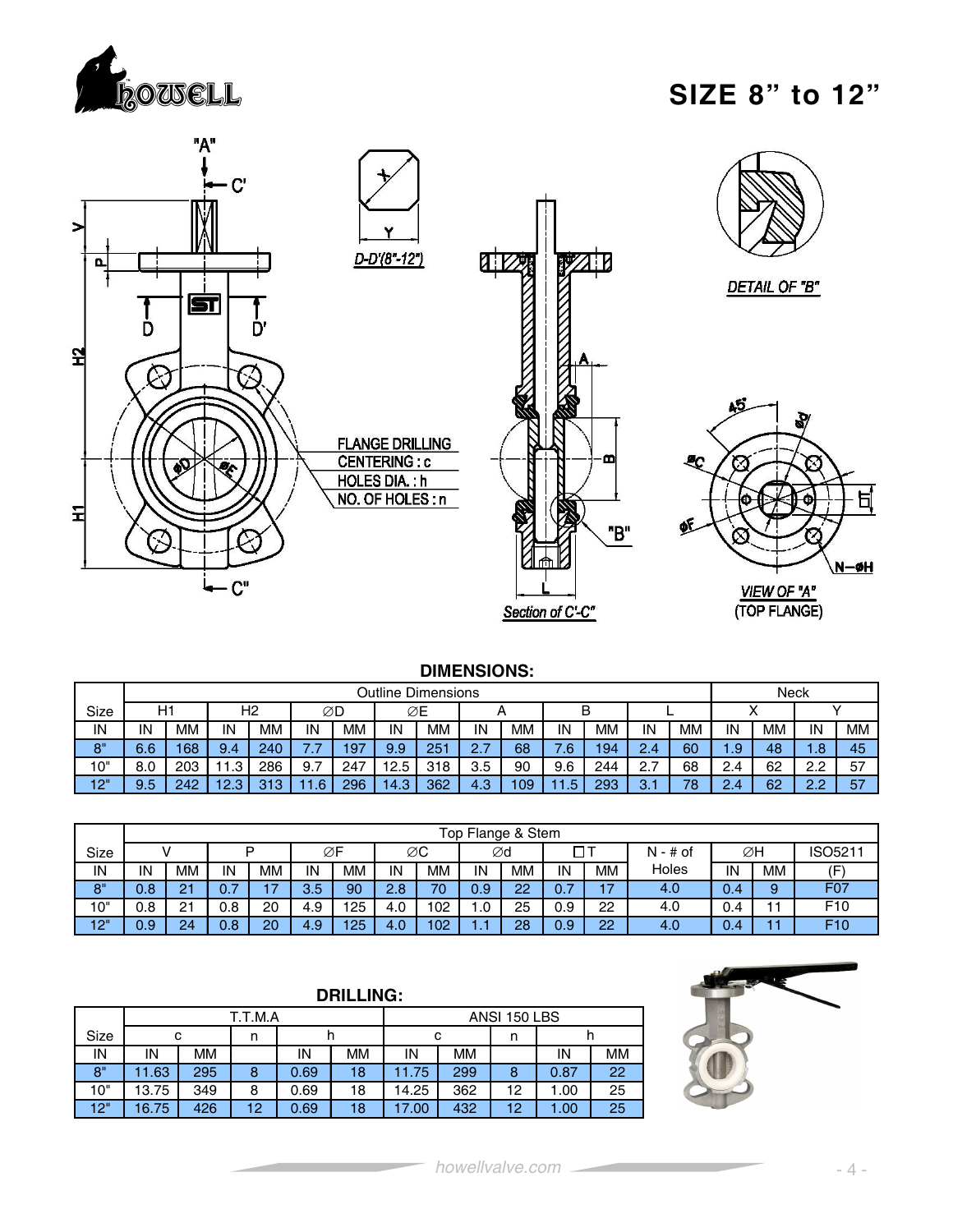

### **PART NUMBER MATRIX**

| 1                       | <b>SERIES</b>                 | 5              | <b>OPERATOR</b>              | $\overline{7}$ | - ACTUATOR                                                    |
|-------------------------|-------------------------------|----------------|------------------------------|----------------|---------------------------------------------------------------|
|                         | STC71 Boot, Wafer Style       | $\mathbf{0}$   | <b>Bare Shaft</b>            | D <sub>3</sub> | HDA-65 Pneumatic Double Acting                                |
|                         |                               | 1              | Lever Handle                 | D4             | HDA-80 Pneumatic Double Acting                                |
| $\overline{2}$          | <b>DISC MATERIAL</b>          | $\mathbf{2}$   | Infinite Handle              | D <sub>5</sub> | HDA-100 Pneumatic Double Acting                               |
| $\mathbf{1}$            | 304 S.S.                      | 3              | Gear Operator                | D6             | HDA-125 Pneumatic Double Acting                               |
| $\mathbf 2$             | D.I. Nickel Plated            | 4              | <b>Pneumatic Double</b>      | D7             | <b>HDA-140 Pneumatic Double Acting</b>                        |
| 3                       | 316 S.S.                      |                | Acting                       | D8             | HDA-160 Pneumatic Double Acting                               |
| 4                       | 304L S.S.                     |                | <b>Pneumatic Spring</b>      | D <sub>9</sub> | HDA-210 Pneumatic Double Acting                               |
| 5                       | 316L S.S.                     | 5              | Return                       | S <sub>3</sub> | HSR-65 Pneumatic Spring Return                                |
| 6                       | <b>Bronze</b>                 | 6              | Electric                     | S4             | HSR-80 Pneumatic Spring Return                                |
| $\overline{7}$          | Aluminum Bronze               | X              | Special                      | S <sub>5</sub> | HSR-100 Pneumatic Spring Return                               |
| X                       | Special                       |                |                              | S <sub>6</sub> | HSR-125 Pneumatic Spring Return                               |
|                         |                               | $6\phantom{a}$ | - SIZE                       | S7             | HSR-140 Pneumatic Spring Return                               |
| 3                       | <b>STEM MATERIAL</b>          | $\overline{2}$ | 2 <sup>n</sup>               | S <sub>8</sub> | HSR-160 Pneumatic Spring Return                               |
| $\mathbf{1}$            | 304 S.S.                      | 212            | $2 - 1/2"$                   | S <sub>9</sub> | HSR-210 Pneumatic Spring Return                               |
| $\mathbf 2$             | 316 S.S.                      | 3              | 3"                           |                |                                                               |
| 3                       | 410 S.S.                      | 4              | 4"                           |                | Note, add "L" to prefix for low temperature                   |
| 4                       | K-Monel                       | 5              | 5"                           |                | actuator (-40°C). Example:                                    |
| X                       | Special                       | 6              | 6"                           |                | D3L HDA-65 LT Pneumatic Double Acting                         |
|                         |                               | 8              | 8"                           |                |                                                               |
| $\overline{\mathbf{4}}$ | <b>SEAT</b>                   | 10             | 10"                          | $\bf{8}$       | - ACCESSORIES / OPTIONS                                       |
| $\mathbf{1}$            | EPDM                          | 12             | 12"                          | 4L             | Nema 4 Limit Switch                                           |
| $\mathbf 2$             | Black BUNA (NBR)              |                |                              | 7L             | Nema 7 Limit Switch                                           |
| 3                       | White EPDM                    |                |                              | <b>4S1</b>     | Nema 4 Namur Solenoid Valve 120 vac                           |
| 4                       | Viton                         |                |                              | <b>4S2</b>     | Nema 4 Namur Solenoid Valve 24vdc                             |
| 5                       | Silicon                       |                |                              | <b>7S1</b>     | Nema 7 Namur Solenoid Valve 120vac                            |
| 6                       | HT EPDM                       |                |                              | <b>7S2</b>     | Nema 7 Namur Solenoid Valve 24vdc                             |
| $\overline{7}$          | Neoprene                      |                |                              |                | Nema 4 Namur Solenoid Valve special                           |
| 8                       | Hypalon                       |                |                              | <b>4S0</b>     | voltage                                                       |
| 9                       | <b>Natural Rubber</b>         |                |                              |                | Nema 7 Namur Solenoid Valve special                           |
| 10                      | Teflon                        |                |                              | <b>7S0</b>     | voltage                                                       |
| 11                      | White BUNA (NBR) *            |                |                              |                |                                                               |
|                         |                               |                |                              |                | Contact Howell for full actuator and accessory specifications |
|                         | * White BUNA Seat is Standard |                |                              |                |                                                               |
|                         |                               |                | Sample Part# and Description |                |                                                               |
|                         | Part#                         |                |                              |                | Description                                                   |
|                         |                               |                |                              |                |                                                               |

### *HOW TO ORDER:*

| 5                       | <b>OPERATOR</b>         | $\overline{7}$  | - ACTUATOR                                  |
|-------------------------|-------------------------|-----------------|---------------------------------------------|
| 0                       | <b>Bare Shaft</b>       | D3              | <b>HDA-65 Pneumatic Double Acting</b>       |
| 1                       | Lever Handle            | D4              | <b>HDA-80 Pneumatic Double Acting</b>       |
| 2                       | Infinite Handle         | D <sub>5</sub>  | <b>HDA-100 Pneumatic Double Acting</b>      |
| 3                       | Gear Operator           | D <sub>6</sub>  | <b>HDA-125 Pneumatic Double Acting</b>      |
|                         | <b>Pneumatic Double</b> | D7              | <b>HDA-140 Pneumatic Double Acting</b>      |
| 4                       | Acting                  | D8              | <b>HDA-160 Pneumatic Double Acting</b>      |
|                         | <b>Pneumatic Spring</b> | D9              | HDA-210 Pneumatic Double Acting             |
| 5                       | Return                  | S3              | <b>HSR-65 Pneumatic Spring Return</b>       |
| 6                       | Electric                | S4              | <b>HSR-80 Pneumatic Spring Return</b>       |
| Χ                       | Special                 | S <sub>5</sub>  | <b>HSR-100 Pneumatic Spring Return</b>      |
|                         |                         | S6              | <b>HSR-125 Pneumatic Spring Return</b>      |
| 6                       | - SIZE                  | S7              | <b>HSR-140 Pneumatic Spring Return</b>      |
| $\overline{\mathbf{2}}$ | 2"                      | S8              | <b>HSR-160 Pneumatic Spring Return</b>      |
| 12                      | $2 - 1/2"$              | S9              | <b>HSR-210 Pneumatic Spring Return</b>      |
| 3                       | 3"                      |                 |                                             |
| 4                       | 4"                      |                 | Note, add "L" to prefix for low temperature |
| 5                       | 5"                      |                 | actuator (-40°C). Example:                  |
| 6                       | 6"                      |                 | D3L HDA-65 LT Pneumatic Double Acting       |
| 8                       | 8"                      |                 |                                             |
| 0                       | 10"                     | 8               | - ACCESSORIES / OPTIONS                     |
| $\overline{\mathbf{2}}$ | 12"                     | 4L              | Nema 4 Limit Switch                         |
|                         |                         | 7L              | Nema 7 Limit Switch                         |
|                         |                         | <b>4S1</b>      | Nema 4 Namur Solenoid Valve 120vac          |
|                         |                         | 4S <sub>2</sub> | Nema 4 Namur Solenoid Valve 24vdc           |
|                         |                         | 7S1             | Nema 7 Namur Solenoid Valve 120vac          |

- **4S0** Nema 4 Namur Solenoid Valve special voltage
- **7S0** Nema 7 Namur Solenoid Valve special voltage

#### **Contact Howell for full actuator and accessory specifications**

#### Part# and Description

STC7132111-3 ST ALUM WAF BFV 316 DISC WHT BUNA, LEVER 3" STC7132114-3-D3 ST ALUM WAF BFV 316 DISC WHT BUNA, 3" CW HDA65 ACTUATOR **Description** 

#### **Actuated Assemblies**

The following page is a guide for the common product codes for the actuated Howell Butterfly Valve assemblies. These automated packages are sized for on/off service of 150 psi line pressure of water. Correct valve and actuator selection is required for reliable operation and will vary for different applications. Conditions that affect the valve operating torque include operation frequency, media type, pressure and temperature.

Please contact Howell for full actuator and accessory specifications and:

- Modulating applications
- Dry or slurry media service